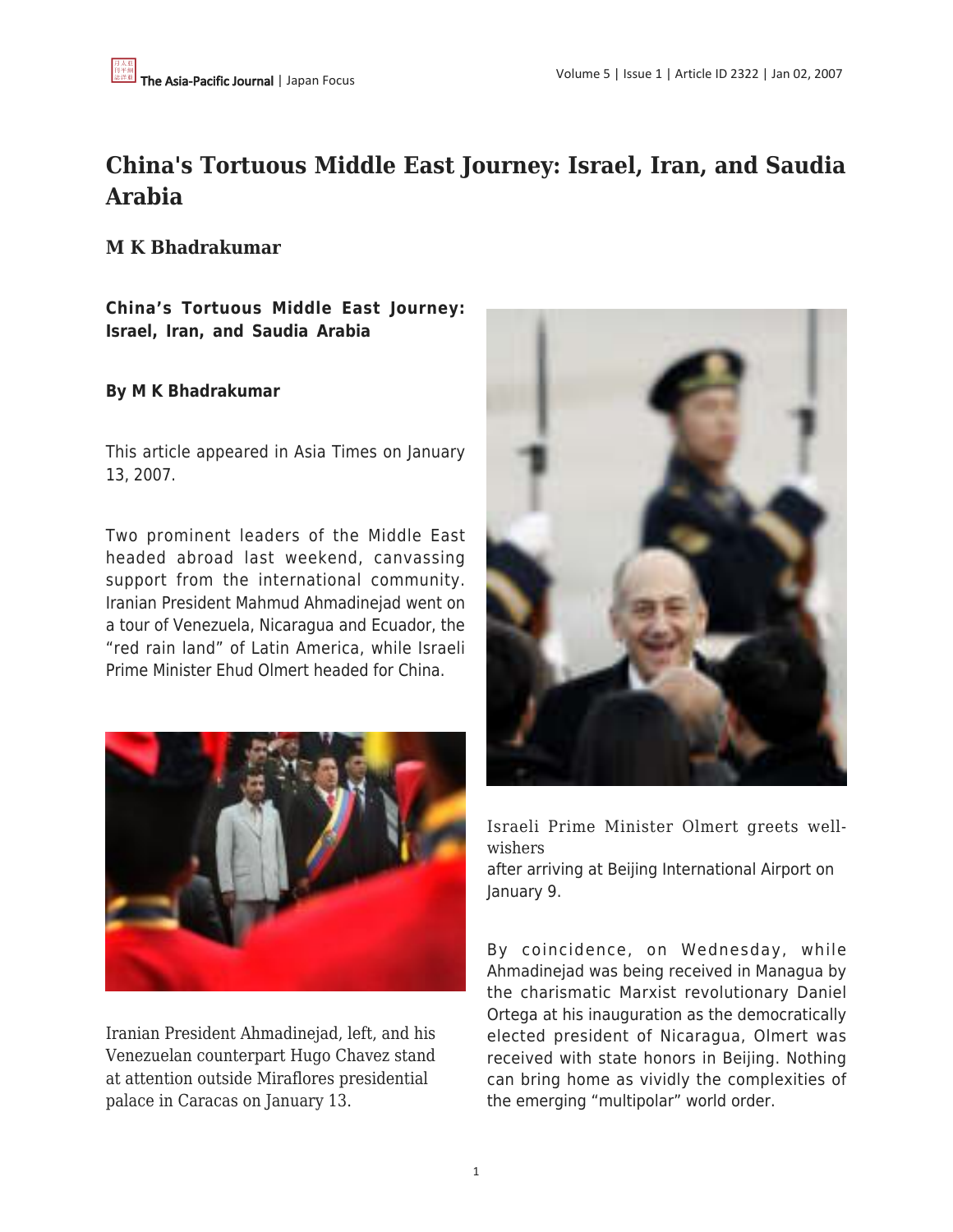

The intimacy between Iranian Islamists and Latin American socialists is now out in the open. One view is that the newfound rapport between the left and the jihad is only an evanescent residue of the "war on terror". But Fred Halliday, a British academic specialist on the Middle East, wrote recently, "There are signs of a far more developed and politically articulate accommodation in many parts of the world between Islamism as a political force and many groups of the left."

Halliday visualized critically that the left might be seeing "some combination of al-Qaeda, the Muslim Brotherhood, Hezbollah, Hamas and not least Iranian President Mahmud Ahmadinejad as exemplifying a new form of international antiimperialism that matches—even completes—their own historical project".



Ahmadinejad

But that is small comfort for Ahmadinejad's goodwill mission. Any axis between Islamists and the left cannot seriously change the "corelation of forces" in the Middle East. What is obvious, though, is that Olmert's visit to Beijing holds deep implications for the security of the region. The Chinese leadership in discussions with Olmert has come down rather sharply on the Iranian stance in the impasse over Tehran's nuclear program.

Chinese Premier Wen Jiabao openly rebuffed Tehran's claim that the United Nations Security Council resolution imposing sanctions on Iran was a mere "piece of paper". Wen said, "Resolution 1737 adopted unanimously by the UN Security Council members reflects the concerns of the international community about the Iranian nuclear issue."

Olmert couldn't hide how pleased he was to hear the Chinese position. First, his mission to China was the final leg of his tour of the UN "permanent five" capitals (after London, Paris, Moscow and Washington) with a view to ratcheting up international pressure on Iran. He told the media in Beijing that he heard "many surprising and positive things" from Wen on the Iran nuclear issue, and that Wen "made it absolutely clear" Beijing opposed "an Iran with a nuclear bomb".



Olmert and Wen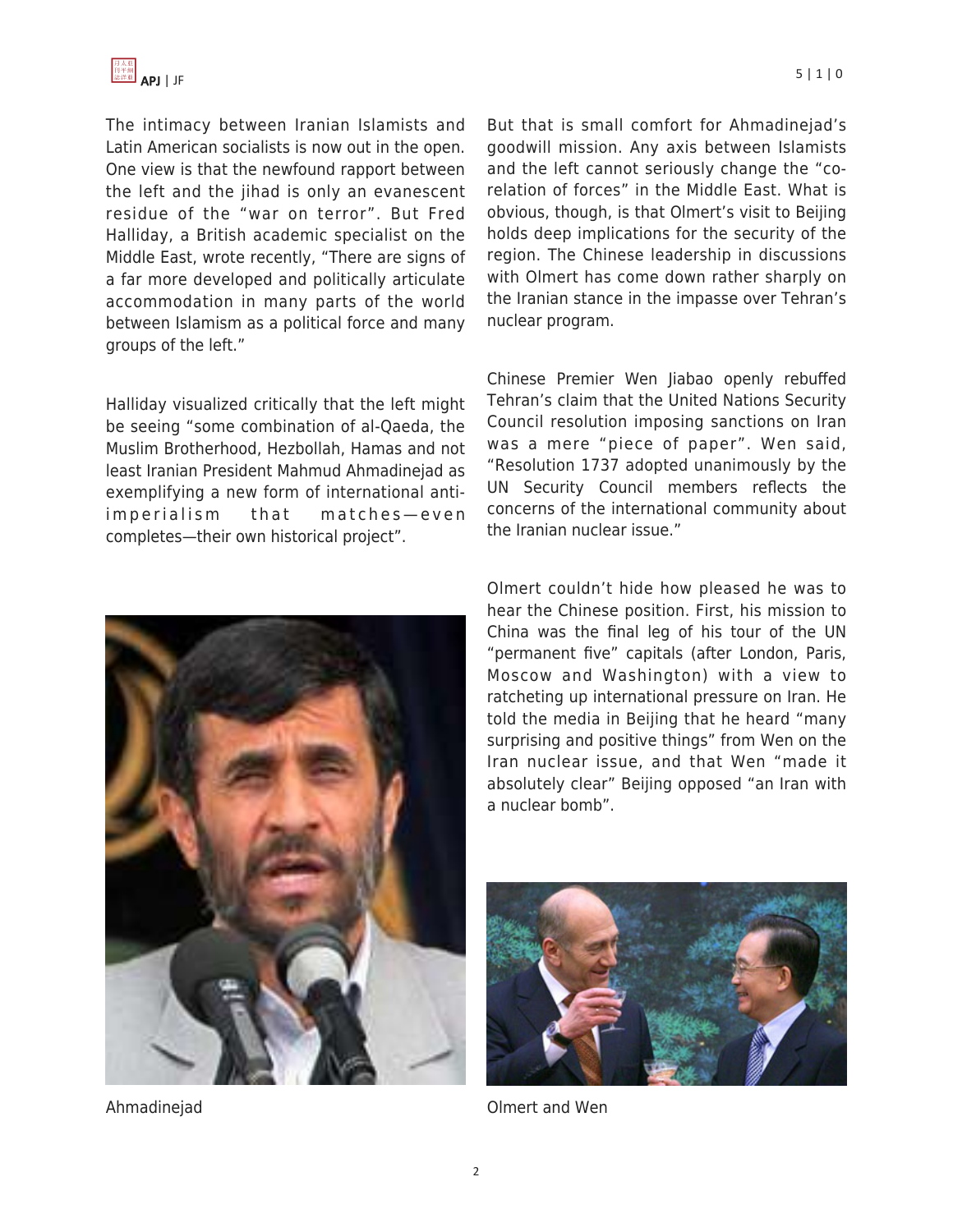Even making allowance for Israeli exaggeration and Olmert's own keenness to draw attention away from the scandals weakening his political standing at home, the fact is Wen's statement appeared soon after consultations by Iran's chief negotiator on the nuclear issue, Ali Larijani, in Beijing. Chinese President Hu Jintao told Larijani last Thursday, "The UN Security Council unanimously adopted Resolution 1737, which reflects the shared concerns of the international community over the Iranian nuclear issue, and we hope Iran will make a serious response to the resolution" (emphasis added).

The shift in the Chinese position comes at a particularly opportune moment for Washington when it has decided to get tough on Iran. US President George W Bush's address on January 10 on a new Iraq strategy contained no conciliatory references to tapping Iran's regional influence. On the contrary, Bush cited Iran as responsible for supporting Shi'ite "death squads", for providing safe haven to "terrorists and insurgents", and for sustaining "networks providing advanced weaponry and training to our enemies in Iraq".



Bush on January 10

Bush stated his intention to "interrupt the flow of support from Iran" and to "seek out and destroy" the networks allegedly maintained by Iran. Bush explained in this context the deployment of an additional aircraft-carrier strike group to the region and plans to "expand intelligence-sharing and deploy Patriot airdefense systems to reassure our friends and allies".

The geopolitics of Bush's Iraq strategy no doubt cast Iran as his main adversary. Syria receded into a distant second place—almost as if it were an afterthought. Bush said failure in Iraq would be a "disaster" as radical Islamists might topple moderate Arab governments, and Iran would be "emboldened in its pursuit" of nuclear weapons. Bush summed up that the US would work with other countries to "prevent Iran from gaining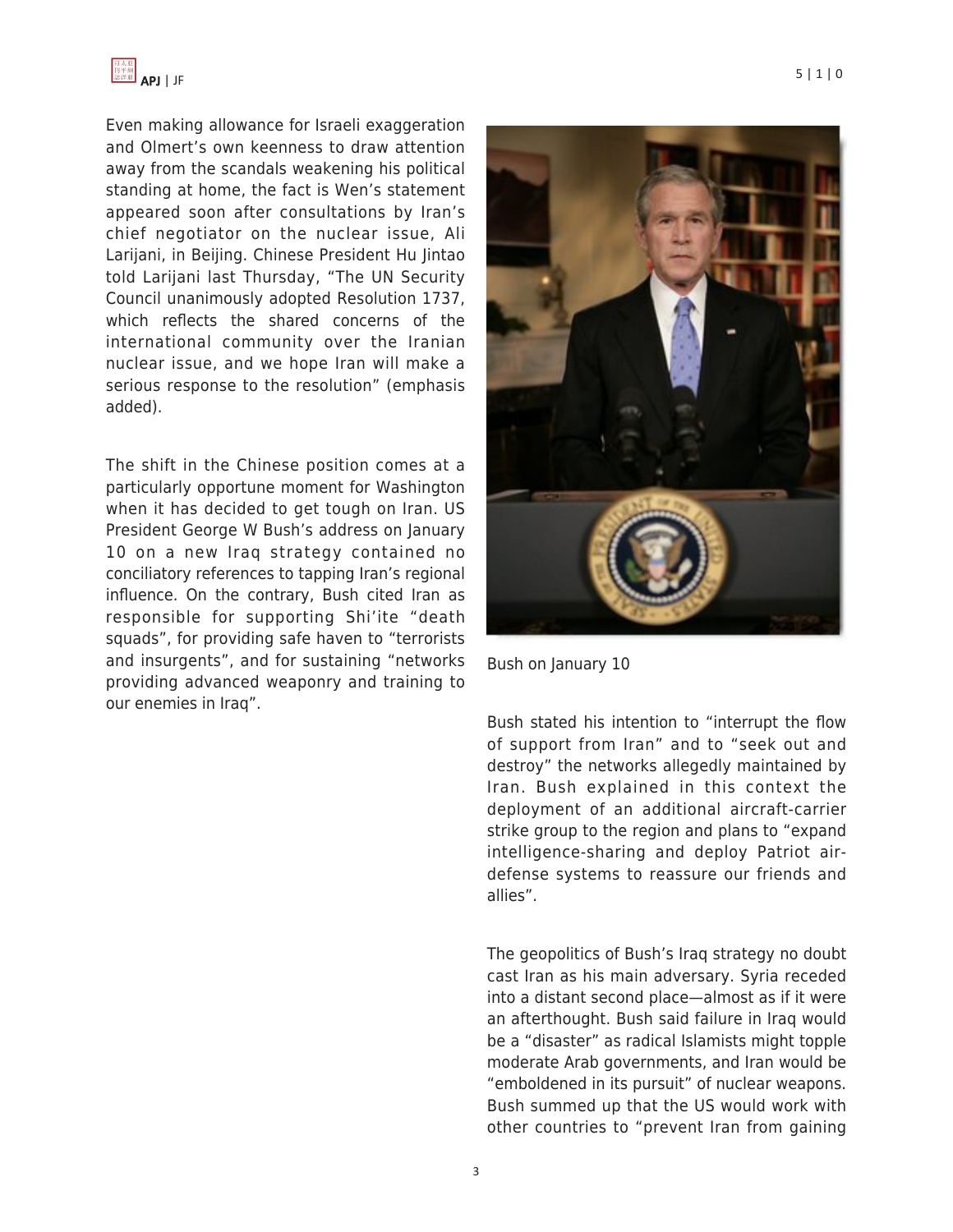nuclear weapons and dominating the region".

China's helpful stance at this juncture will considerably strengthen the US strategy to "contain" Iran. Britain continues to be solidly with Washington. France is far too preoccupied with upcoming presidential elections. Germany under Chancellor Angela Merkel is restoring the traditional flavor of its trans-Atlantic ties. Thus, with China's "defection", Washington hopes to isolate Russia within the Security Council by the time the March deadline comes for the reviewing progress on Resolution 1737.

Indeed, Tehran could anticipate that China's partnership instinct was highly susceptible to US influence. A report by the Iranian Majlis (parliament) Research Center last April concluded that Beijing's cooperation with Tehran would proceed no further than the threshold that held the potential to displease Washington.

After Larijani's visit to Beijing, in a rare public taunt of China (and Russia) by the Iranian leadership, the influential head of the Majlis National Security and Foreign Policy Committee, Alae'ddin Broujerdi, told the Iranian official news agency, "We expect Moscow and Beijing to show more strength, power and independence ... We expect them to use their veto power as a show of their independence and political strength, as the US invariably does in instances involving the Zionist regime."

But China will unlikely draw inspiration from Iranian exhortations to show grit and valor. Without a doubt, China will carefully weigh pluses and minuses of its fruitful economic relations with Iran. Trade with Iran was an estimated US\$10 billion in 2006. Almost 13% of China's imports of oil come from Iran. Chinese business is steadily expanding into diverse sectors of the Iranian economy. But Beijing would be justified in assessing Iran's greater need of "partnership" with China at this juncture. True, China has initialed long-term energy deals with Iran, but it has made them conditional on a satisfactory resolution of the nuclear issue.

China has to keep up the image of a responsible rising power on the world stage. Besides, its relationship with the US and other Western powers must have foreign-policy priority. China's trade, investment and technological exchanges with the US are profound. China sees that six-party talks over the North Korea nuclear crisis have strengthened China-US relations. China counts on the United States to rein in the independence elements in Taiwan as well as in working out its differences with Tokyo.

Also, China could be losing patience with Iran's perceived "intransigence" and "inflexibility" with regard to nuclear negotiations with the permanent five plus Germany, and with Tehran's actions that might undermine the international nuclear non-proliferation regime. Thus, having largely deferred to Russia to take the initiative on Iran so far, China seems to be gently disengaging from Moscow. Beijing's interests in the Middle East and the Persian Gulf do not coincide with Moscow's.

But the most important factor in Chinese thinking will be the strategic considerations of its relationship with Saudi Arabia. The exchange of visits by King Abdullah bin Abdul Aziz al-Saud and Hu to each other's capitals within a fourmonth period early last year greatly cemented Saudi-Chinese political equations.

The crucial Saudi role in the proposed buildup of China's strategic oil reserves should not be underestimated. China is planning to build four strategic reserve bases at Zhenhai, Daishan, Xingang and Huangdao, which when completed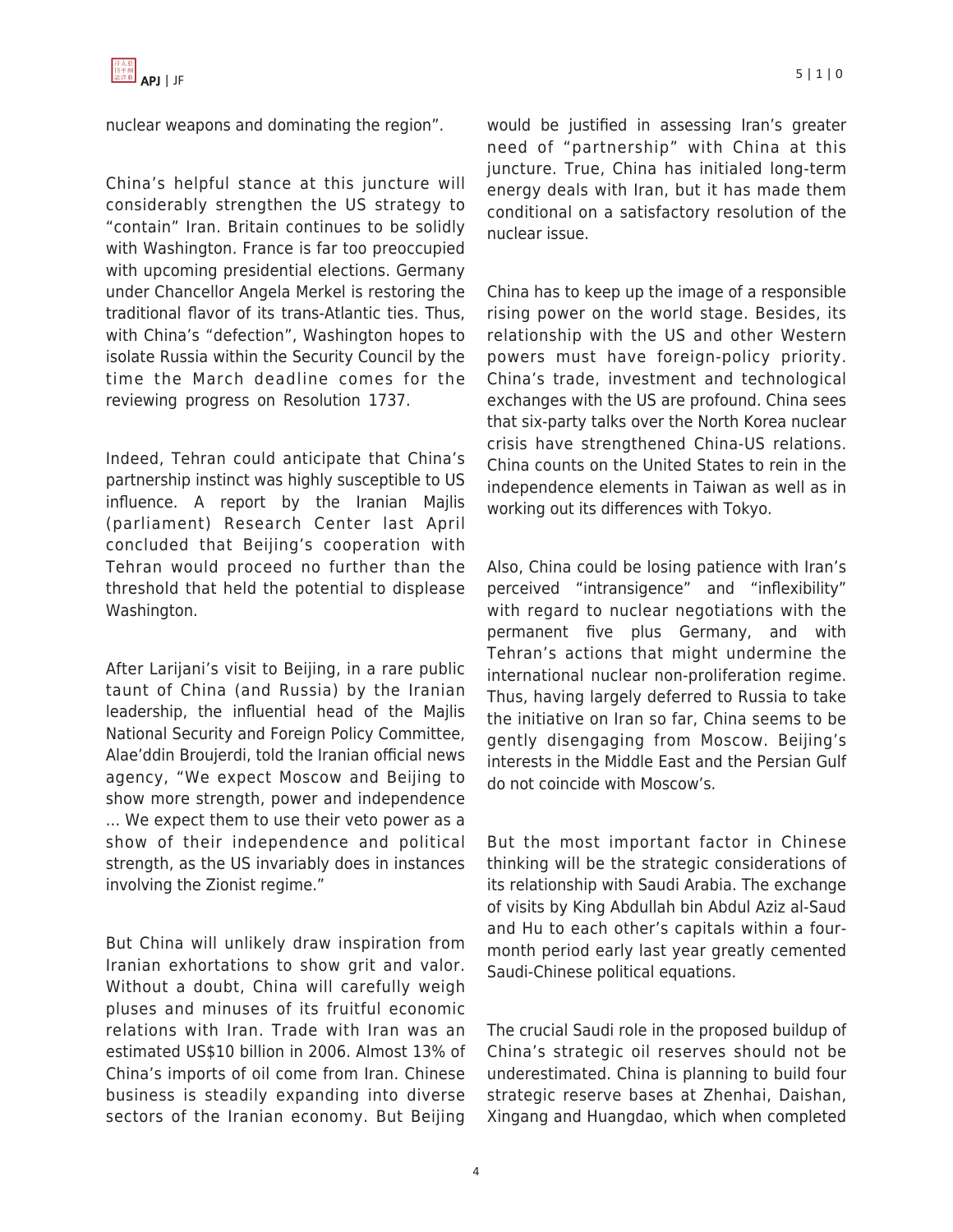next year will be able to hold the equivalent of one month's national oil imports. Beijing plans to expand the reserves to the equivalent of three months' net oil imports by 2015.

Saudi Arabia's credentials for helping China fulfill its target are far more credible than Iran's. Apart from supplying 17% of China's total oil imports currently and making multi-billion-dollar investments in China's petrochemical sector, Saudi Arabia, as a "swing producer", has unique capability to produce oil significantly above its Organization of Petroleum Exporting Countries quota. The expert estimation is that if Saudi Arabia chose to produce for the next three-year period an extra half-million barrels of oil a day for Beijing, that alone would bring China's strategic oil reserve to three months' supply. That is why China has offered extraordinary privileges to Saudi Arabia in the collaboration over the setting-up of the strategic oil reserve.

The criticality of China's "Saudi connection" needs no further elaboration. Besides, China cannot hope to diversify significantly away from the Middle East for its oil supplies. Two-thirds of proven oil reserves are in that region. According to the International Energy Agency, China's dependence on the Middle East will exceed 75% of its total imports by 2015.

Translated to the geopolitical plane, simply put, China has to be sensitive about the Saudi stance toward Iran. Riyadh's animus toward Tehran is real. It is born out of the instincts of self-preservation of the Saudi regime. It is quite intractable insofar as it is intertwined with acute factional rivalries within the Saudi royal family. These rivalries seem to be coming to a boil. The Associated Press reported that King Abdullah was considering a major cabinet reshuffle that might include the key posts of foreign minister and oil minister.

Shi'ite empowerment in Iraq threatens to spill over to Saudi Arabia's oil-rich eastern provinces. Saudi Arabia dreads the spread of Iran's regional influence. China also has to take careful measure of the bizarre regional realignment involving the US, Israel and the "moderate" pro-Western Arab power elites (including Wahhabi-dominated Saudi Arabia) on one side arrayed against the forces of political Islam identified with the (democratically inclined) Hamas, Hezbollah and Muslim Brotherhood and Iran and (secular) Syria. It really needs the ingenuity of Bush to give an ideological spin to the current regional lineup.

The heart of the matter is that ideology or no ideology, as China's integration with the world economy grows deeper it is in China's interest to help the Bush administration preserve the stability of the Middle East's political order. China's low-key presence in the international debate over the US occupation of Iraq, China's readiness to play a bigger role in peacekeeping operations in Lebanon, and China's acquiescence with the US strategy of pressuring Iran over the nuclear issue can be seen in this light. Curiously, within the three-way equation involving the US, China and Saudi Arabia, the Bush administration is justified in seeing interesting possibilities.

Washington has already grasped China's helping hand in steering the Security Council resolution on the tribunal for Lebanon (which serves the Saudi-Israeli regional agenda). The agenda in Iraq is much more complex. China's cooperation in the Security Council could prove crucial in the coming months. Whatever downstream success there is for Bush's Iraq strategy will depend on the establishment of a UN-mandated Arab peacekeeping force under the Arab League, under the pretext of supporting Iraq's Sunnis, which, in turn, would enable a US troop withdrawal and Washington's extrication from the Iraqi quagmire.